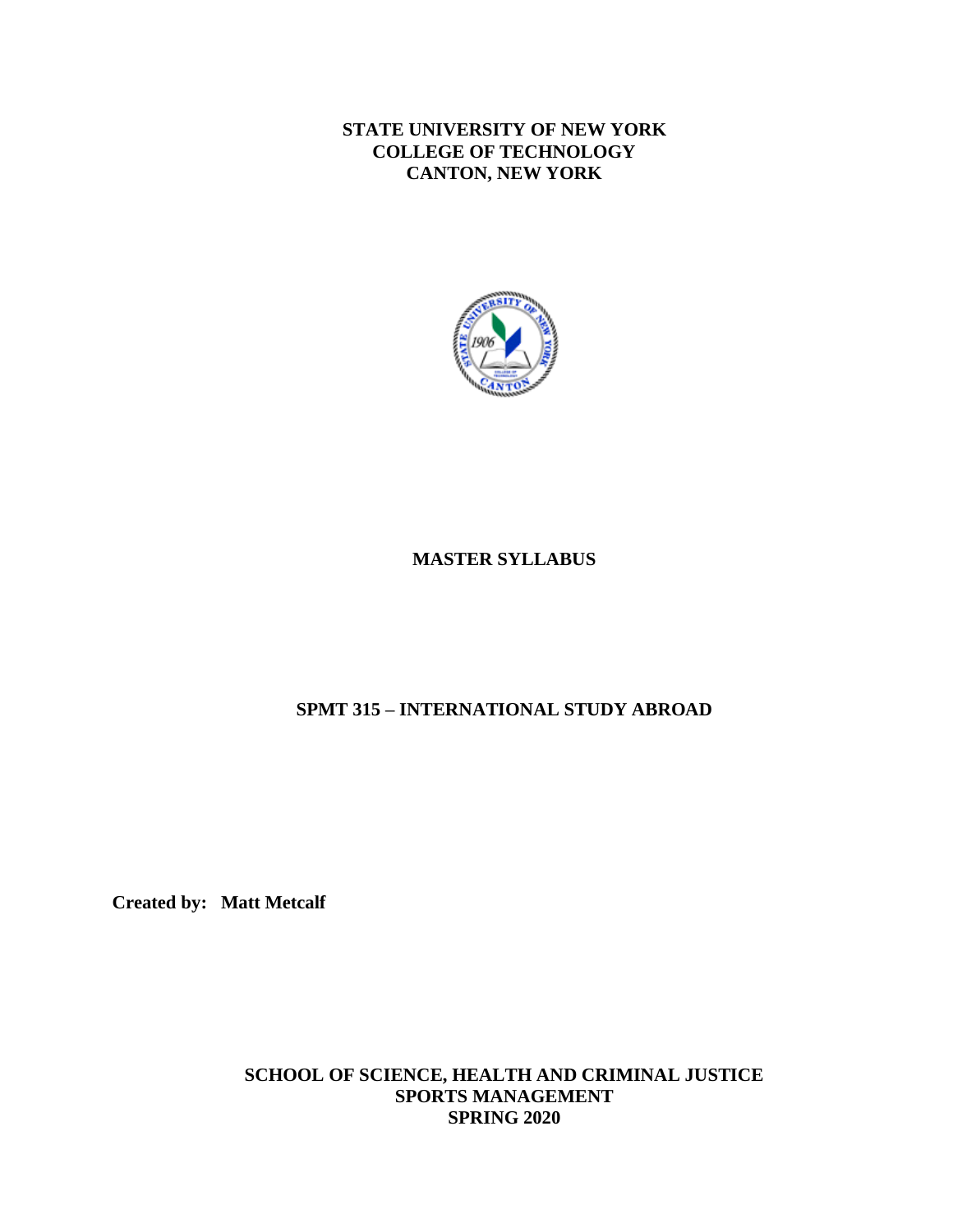- **A. TITLE:** International Study Abroad
- **B. COURSE NUMBER:** SPMT 315
- **C. CREDIT HOURS:** 3 credits. 1 lecture hour per week for 15 weeks and 2 credits of experiential learning (10-day travel learning).

# **D. WRITING INTENSIVE COURSE**: N

**E. GER CATEGORY:** none

#### **F. SEMESTER(S) OFFERED:** Spring

**G. COURSE DESCRIPTION:** This course provides students a short-term study abroad opportunity and will provide theoretical and professional insight and a first-hand experience in international sports. The course meets during the spring semester, and shortly the spring semester is complete, students travel to various cities in Europe while exploring the European Model of Sport. Students will attend lectures from European sport executives, conduct workshops, and tour sports facilities and attend sporting events. Lectures will cover structure and characteristics of international sports, marketing, event and facility management, and international sports governance.

### **H. PRE-REQUISITES/CO-REQUISITES:** 45 credit hours or permission of instructor

# **I. STUDENT LEARNING OUTCOMES:**

| <b>Course Student Learning</b><br><b>Outcome</b> [SLO]    | PSLO                 | GER | ISLO                 |
|-----------------------------------------------------------|----------------------|-----|----------------------|
| a. Analyze and assess the                                 | 1. Professional      |     | 5. Industry,         |
| organizational structure of                               | Competencies         |     | Professional,        |
| European sports organizations                             |                      |     | Discipline Specific  |
| and compare and contrast with<br>US sports organizations. | 3. Critical Thinking |     | Knowledge and Skills |
|                                                           |                      |     | 2. Critical Thinking |
|                                                           |                      |     | (Critical Analysis)  |
| b. Analyze and assess                                     | 1. Professional      |     | 5. Industry,         |
| international sports governing                            | Competencies         |     | Professional,        |
| agencies and compare and                                  |                      |     | Discipline Specific  |
| contrast with US sports<br>governing agencies.            | 3. Critical Thinking |     | Knowledge and Skills |
|                                                           |                      |     | 2. Critical Thinking |
|                                                           |                      |     | (Critical Analysis)  |
| c. Identify and analyze global                            | 1. Professional      |     | 5. Industry,         |
| sport industry trends and                                 | Competencies         |     | Professional,        |
| determine current issues                                  |                      |     | Discipline Specific  |
| impacting those trends                                    | 3. Critical Writing  |     | Knowledge and Skills |
|                                                           |                      |     | 2. Critical Thinking |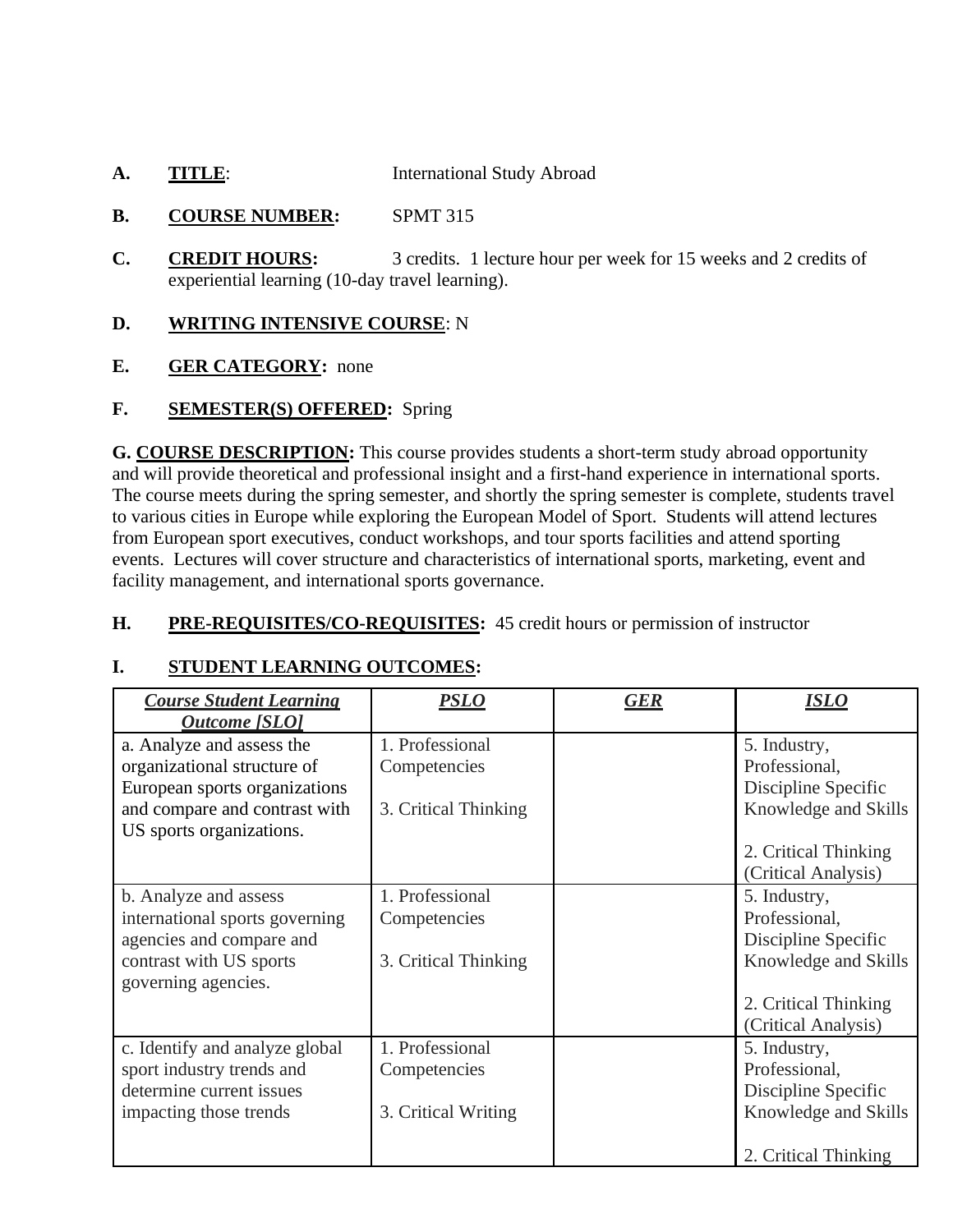|--|

# **J. APPLIED LEARNING COMPONENT: Yes \_X\_ No (Practicum)**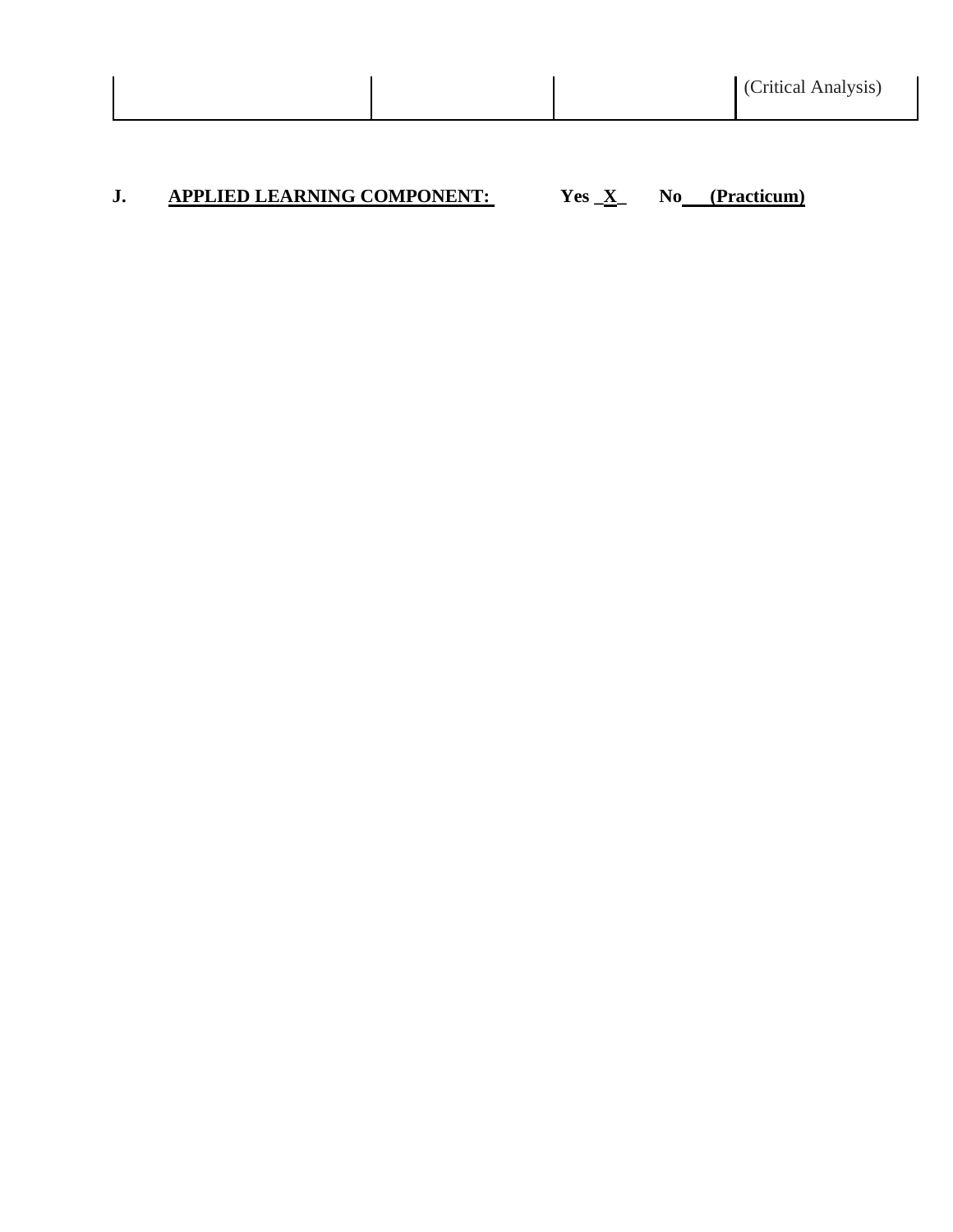### **K. TEXTS:** none

- **L. REFERENCES:** none
- **M. EQUIPMENT:** none
- **N. GRADING METHOD:** A-F

#### **O. SUGGESTED MEASUREMENT CRITERIA/METHODS:**

- Pre-trip assignments: students will be assigned pre-trip assignments based on the actual trip.
- Tour participation: students will be required to attend the trip, and are required to participate fully in all lectures, discussions, and tours
- Travel Journal: students must keep a daily journal of all lectures, tours, and events. These journal entries must include notes of each lecture, tour, and event, individual observations and perspectives, new international sports components learned, and comparisons to sports in the United States
- Final Project: Students will be required to complete a final project about the trip. The final project must address the following topics: Discuss the main components of the European Model of Sport (sport organizations and governing bodies), what are the differences between the European Model of Sport and American sports, and what major issues do sports professionals face in the European Model of Sport. Students must analyze and discuss at least 1 sports facility tour and at least 1 sports event (must be different), and what three significant learnings did students take away from the trip. Students may be as creative as they choose in designing and presenting the final projects.

# **P. DETAILED COURSE OUTLINE:**

#### **I. Introduction and Overview**

a. Discussion of course expectations, objectives and outcomes.

# **II. Trip Introduction**

- a**.** Discussion of the European Model of Sport
- b. Discussion of Trip Itinerary
- c. Discussion and Delivery of pre-trip assignment

#### **III. Responsibilities of Studying Abroad**

a. Class meeting with SUNY Canton Director of International Programs

#### **IV. Personal Marketing and Promoting Individual Study Abroad Experience**

a. Class meeting with the SUNY Canton Office of Career Services

#### **V. Planning of the Trip**

a. Discussion on final itinerary, travel logistics, apparel, finances, and behavioral expectations while in Europe.

# **VI. Travel to Europe**

- a. Conduct 10-day study abroad trip
- b. Attend daily lectures
- c.Tour athletic facilities